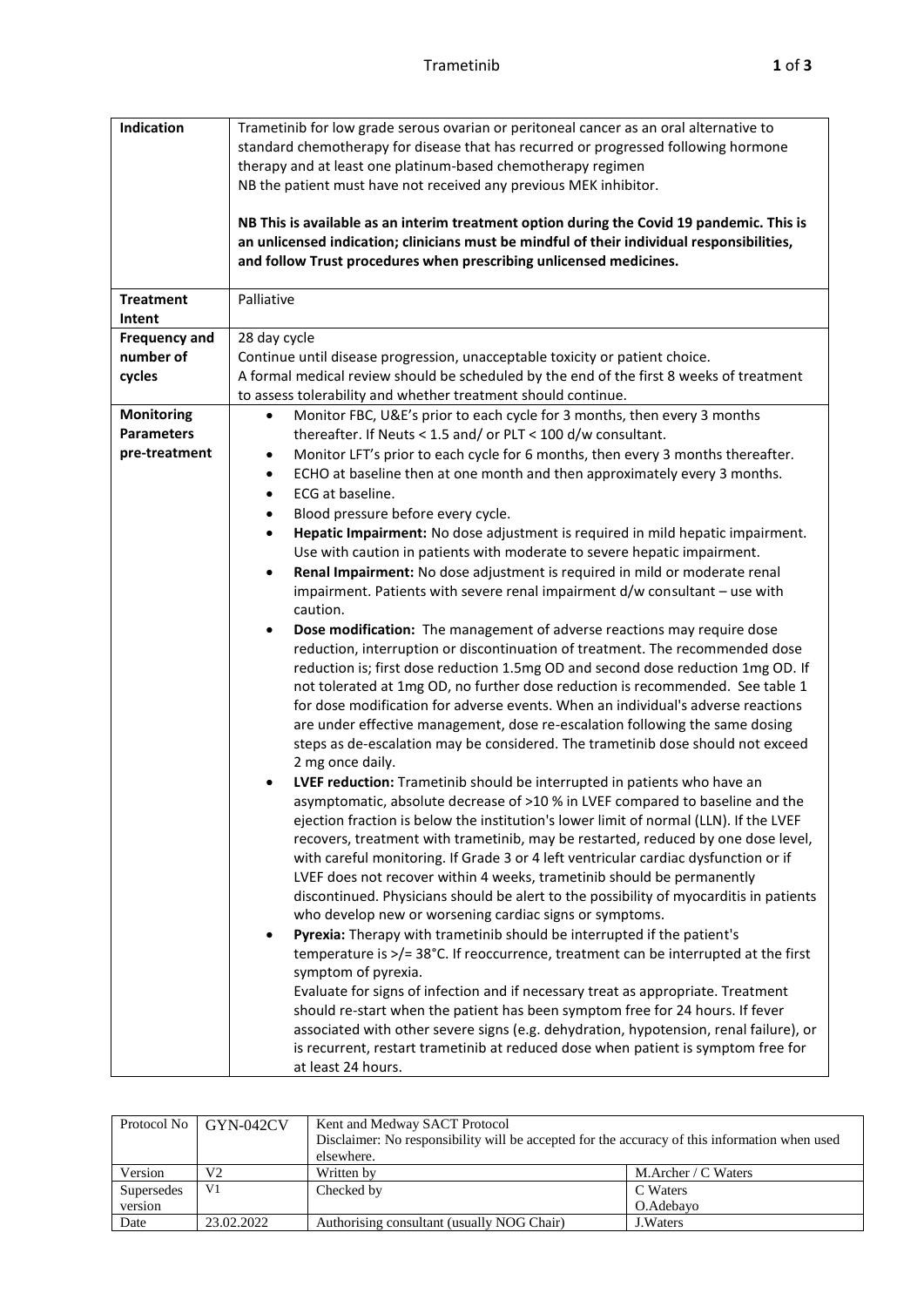|                   | Evaluate for signs of infection and if necessary treat as appropriate. Treatment<br>$\bullet$  |  |  |  |
|-------------------|------------------------------------------------------------------------------------------------|--|--|--|
|                   | should re-start when the patient has been symptom free for 24 hours.                           |  |  |  |
|                   | Haemorrhage: Haemorrhagic events, including major haemorrhagic events and<br>$\bullet$         |  |  |  |
|                   | fatal haemorrhages, have occurred in patients taking trametinib, patients should               |  |  |  |
|                   | report any new bleeding events (including but not limited to epistaxis,                        |  |  |  |
|                   | haematochezia, gingival bleeding, haematuria, and rectal). The risk of                         |  |  |  |
|                   | haemorrhage may be increased with concomitant use of antiplatelet or                           |  |  |  |
|                   | anticoagulant therapy.                                                                         |  |  |  |
|                   | Deep vein thrombosis (DVT)/Pulmonary embolism (PE):<br>$\bullet$                               |  |  |  |
|                   | Pulmonary embolism or deep vein thrombosis can occur with trametinib. If                       |  |  |  |
|                   | patients develop symptoms of PE or DVT they should immediately seek medical                    |  |  |  |
|                   | care. Permanently discontinue trametinib for life-threatening PE.                              |  |  |  |
|                   | ILD or Pneumonitis: If ILD or pneumonitis is suspected, withhold trametinib and<br>$\bullet$   |  |  |  |
|                   | permanently discontinue if diagnosis confirmed.                                                |  |  |  |
|                   | <b>Ophthalmologic reactions:</b>                                                               |  |  |  |
|                   | Ophthalmologic reactions, including, retinal pigment epithelial detachment (RPED)<br>$\bullet$ |  |  |  |
|                   | and retinal vein occlusion (RVO) have been reported. Patients should be routinely              |  |  |  |
|                   | monitored for visual signs and symptoms (such as, change in vision, photophobia                |  |  |  |
|                   | and eye pain) while on therapy. Trametinib is not recommended in patients with a               |  |  |  |
|                   | history of RVO. If RPED is diagnosed, the dose modification schedule in Table 2                |  |  |  |
|                   | should be followed, in patients who are diagnosed with RVO, treatment with                     |  |  |  |
|                   | trametinib should be permanently discontinued.                                                 |  |  |  |
|                   | Gastrointestinal disorders: Use with caution in patients at risk of GI perforation;            |  |  |  |
|                   | colitis and GI perforation have been reported.                                                 |  |  |  |
|                   | Cases of severe cutaneous adverse reactions (SCARs), including Stevens-Johnson                 |  |  |  |
|                   | $\bullet$                                                                                      |  |  |  |
|                   | syndrome, and drug reaction with eosinophilia and systemic symptoms (DRESS),                   |  |  |  |
|                   | which can be life-threatening or fatal, have been reported during treatment with               |  |  |  |
|                   | dabrafenib/trametinib combination therapy. Before initiating treatment, patients               |  |  |  |
|                   | should be advised of the signs and symptoms and monitored closely for skin                     |  |  |  |
|                   | reactions. If signs and symptoms suggestive of SCARs appear, trametinib should be              |  |  |  |
|                   | withdrawn.                                                                                     |  |  |  |
|                   | Common drug interactions (for comprehensive list refer to BNF/SPC):                            |  |  |  |
|                   | Caution is advised when co-administering trametinib with medicinal products that<br>$\bullet$  |  |  |  |
|                   | are strong inhibitors of P-gp (e.g. verapamil, cyclosporine, ritonavir, quinidine,             |  |  |  |
|                   | itraconazole), increased toxicity possible.                                                    |  |  |  |
|                   | Patients should be made aware of potential for fatigue, dizziness or eye problems              |  |  |  |
|                   | that might affect their ability to drive or operate machinery.                                 |  |  |  |
|                   | For oral self-administration: refer to local Trust policy on oral anti-cancer<br>$\bullet$     |  |  |  |
|                   | medicines and supply Patient Information Leaflet and Macmillan information                     |  |  |  |
|                   | sheet.                                                                                         |  |  |  |
| <b>References</b> | SPC accessed online 17.01.2022 Blueteq form accessed online 05.08.20                           |  |  |  |
|                   | https://sgo.confex.com/sgo/2020/meetingapp.cgi/Paper/17159                                     |  |  |  |

NB For funding information, refer to CDF and NICE Drugs Funding List

|            | Protocol No   GYN-042CV | Kent and Medway SACT Protocol                                                                 |                                      |  |
|------------|-------------------------|-----------------------------------------------------------------------------------------------|--------------------------------------|--|
|            |                         | Disclaimer: No responsibility will be accepted for the accuracy of this information when used |                                      |  |
|            |                         | elsewhere.                                                                                    |                                      |  |
| Version    | V2                      | Written by                                                                                    | M. Archer / $\text{C}\text{ Waters}$ |  |
| Supersedes | V <sub>1</sub>          | Checked by                                                                                    | C Waters                             |  |
| version    |                         |                                                                                               | O.Adebavo                            |  |
| Date       | 23.02.2022              | Authorising consultant (usually NOG Chair)                                                    | J. Waters                            |  |